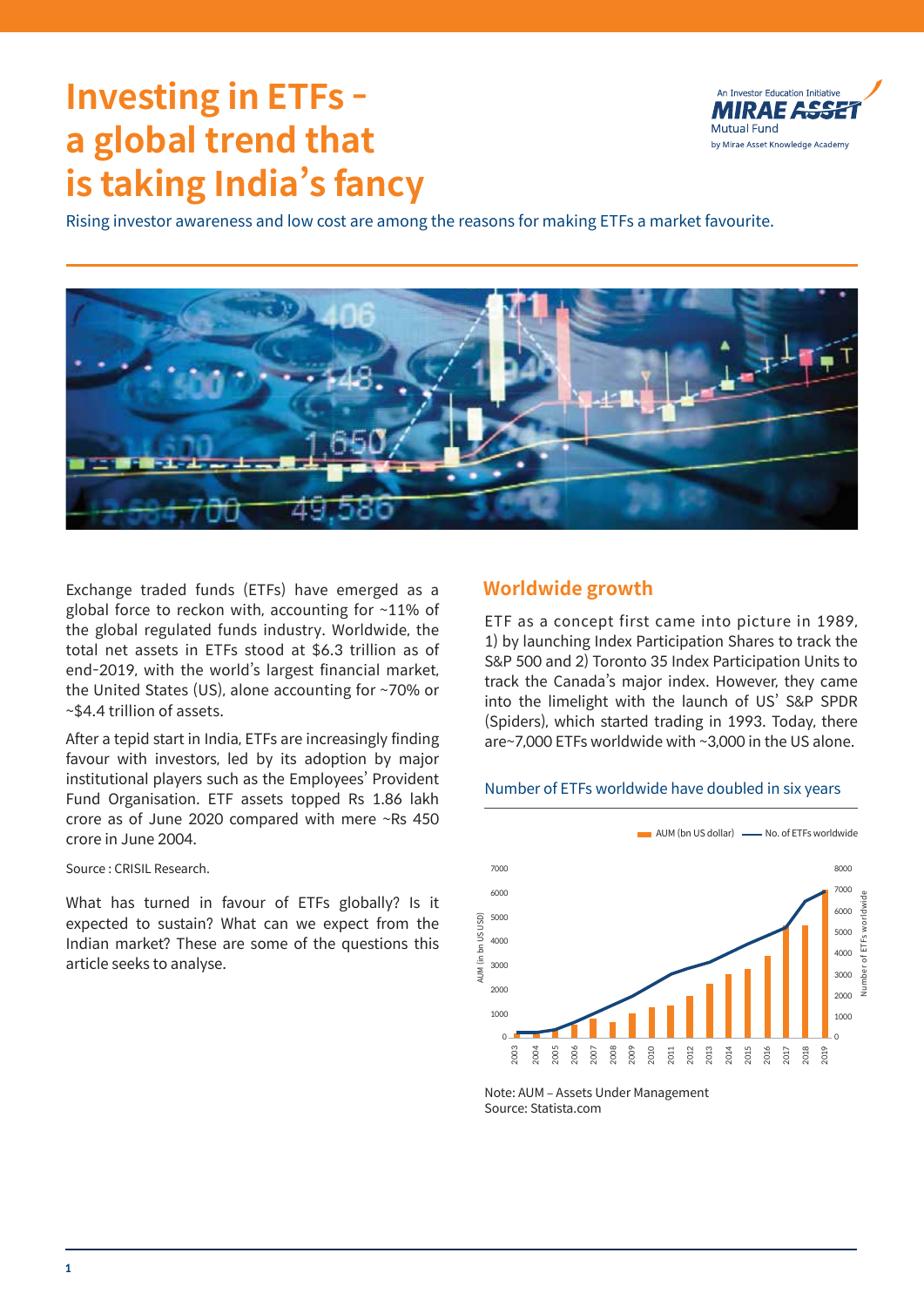Not only has the demand for investment in ETFs picked up, the global fund industry has seen outflows from long-term mutual funds being funnelled into ETFs. As per data from the Investment Company Institute in the US, from 2010 through 2019, index domestic equity mutual funds and ETFs received \$1.8 trillion in net new cash and reinvested dividends, while actively managed domestic equity mutual funds experienced a net outflow of \$1.7 trillion (including reinvested dividends).

#### Inflow into/outflow from the US mutual fund industry





The growth of the industry has been led by a myriad of factors, but the major ones include:

**Low cost** - Lower costs are associated with ETFs compared with actively managed mutual funds. As per Blackrock's report titled 'Four big trends to drive ETF growth' the asset-weighted average expense ratio across US open-ended funds was 0.18%, compared with 0.77% for actively managed funds.

#### Comparison of expense ratio charged across actively managed funds in the US (2015)



Source: Blackrock report titled 'Four big trends to drive ETF growth'

**Shift towards advisory model of intermediation** – Globally, we are seeing a tectonic shift towards feebased investment advisory model compared with the traditional commission-based distribution model, providing an impetus towards efficient low cost products such as ETFs. As per data from Investment Company Institute, in 2018, full-service brokers and fee-based advisers had invested 19% and 31%, respectively, of their clients' household assets in ETFs, up from 6% and 10%, respectively, in 2011. Further, as per Ceruli Associates and Blackrock estimates, the assets in the US fee-based advisory is expected to grow from \$11 trillion as of end-2015 to ~\$20 trillion as of end-2020.



#### Fee-based advisers are driving larger portions of client portfolios toward ETFs

Source: Investment Company Institute Factbook 2020

Meanwhile in Europe, implementation of the Retail Distribution Review (RDR) in the United Kingdom (UK) and markets in financial instruments directive II (MiFID II) have given a push towards transparency of distribution income and thereby, a thrust towards advisory model of business.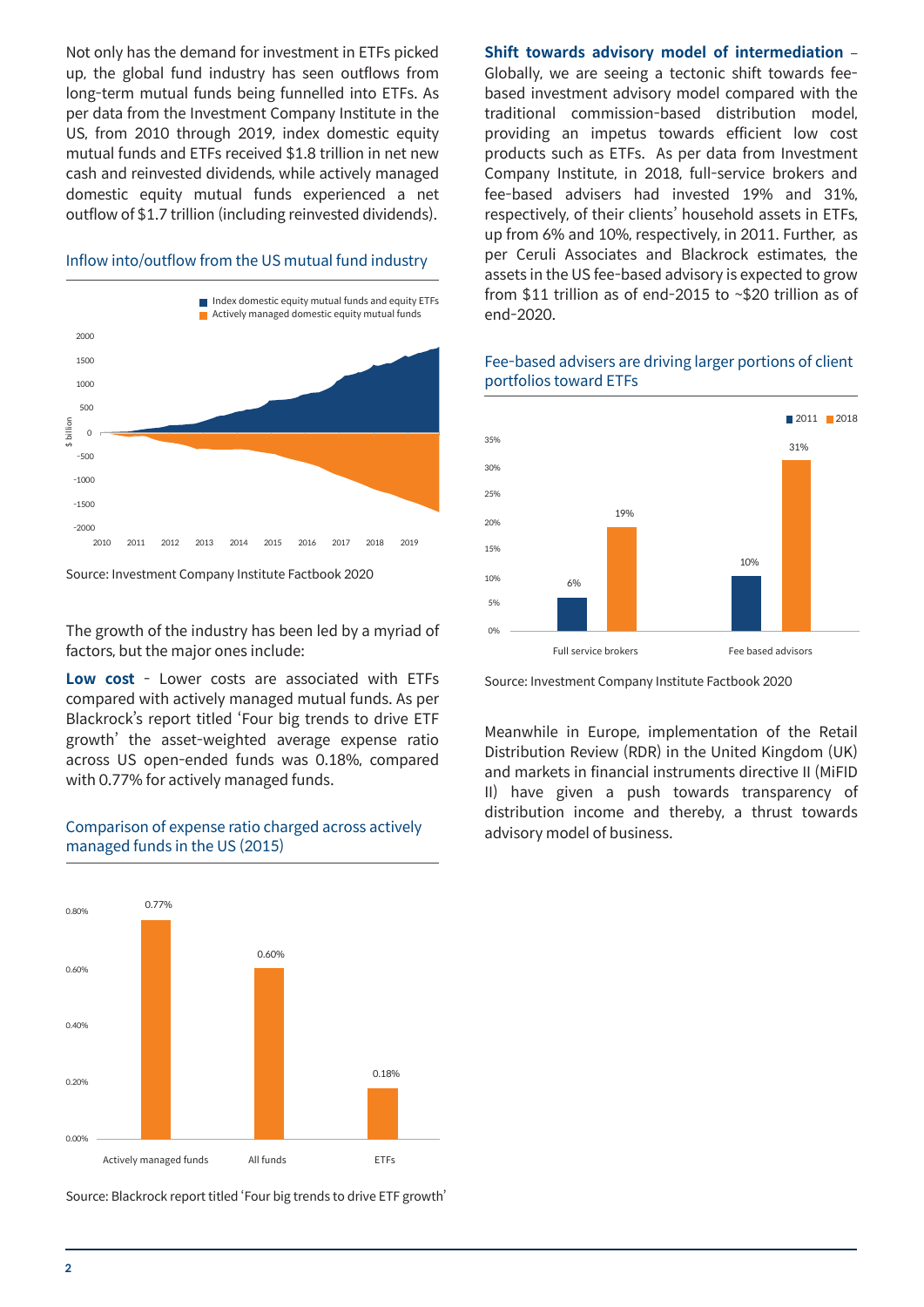**Higher investor awareness of investments** – The rise Various reasons of growing popularity of ETF in India are: in ETF assets is also being driven by a segment of investors who are increasingly more aware of their investments. As per a 2018 report 'A close look at ETF households' by the Investment Company Institute and Strategic Business Insights, ETF households are more self-reliant and confident about investing. About 37% of ETF households mostly agreed that they feel comfortable doing financial business online, while 28% of ETF households felt qualified to make their own investment decisions. This awareness and confidence is also corroborated from the fact that 19% of the ETF households were aware of robo-advisory concept compared with just 7% for mutual fund households. This higher awareness of investors coupled with benefits of asset allocation with diversification in strategy has aided in the growth of the segment in investment planning worldwide, especially in the US.

## ETF households in the US are more confident about making investment decisions



Source: 'A close look at ETF households,'2018,

Investment Company Institute and Strategic Business Insights

# **ETFs are making fast headway in India**

ETFs are on a strong forward momentum in India of late, despite a slow start. Opening up of pension funds to invest in equities was an important catalyst.

## Other reasons for rising popularity of ETFs



**Diversification:** ETFs are available across various asset classes, which help investors based on their risk profile, reap the benefits of diversification by taking focussed and transparent exposure in various segments of the market. In the equity asset class, ETFs are available on local stock market benchmarks, some global equity benchmarks and on various sectors such as banking, consumption and infrastructure. In case of fixed income asset class, ETFs are available on government securities and money market instruments. ETFs under the commodity asset class are available in the form of gold ETFs, which are quite popular among investors.

**Cost efficiency:** One of the major advantages of ETFs is its cost efficiency vis-à-vis actively managed funds. For example, the latter can charge investors up to 2.25% as an expense for managing their funds, compared with ETFs which charge around 0.05-1% for equity-oriented ETFs. While the difference in expense appears nominal at first glance, it gets compounded over the long term. The absence of active management results in lower fees for ETFs.

**Convenience of exchange trading:** Unlike other mutual funds, ETFs are traded on stock exchanges which gives investors the flexibility to buy/sell them at their convenience (depending on the liquidity of a scheme).

**Transact at intraday levels:** ETFs, unlike any other funds, are transacted at intraday prices, which corresponds to the indicative net asset value of the ETF at that time. Hence, the investor is able to buy or sell the ETF at the desired index/market levels, whereas in case of active mutual fund or Index funds, transaction is carried out on the basis of day close NAV.

**Transparency:** Another benefit of an ETF is that its portfolio is disclosed on real time basis, which makes it more transparent for investors as against other mutual funds where portfolio is disclosed on a monthly basis.

**Dip in alpha of actively managed funds:** With the consistent development of the Indian financial markets over the years due to a number of regulatory reforms by the capital market regulator Securities and Exchange Board of India, coupled with the continuous improvement in technology, the markets are becoming more efficient. This means finding ways to beat the market is becoming more and more difficult, in other words, consistent alpha generation has become challenging. This trend is already visible in the form of a dip in alpha from actively managed funds over benchmarks, as shown in the chart below.